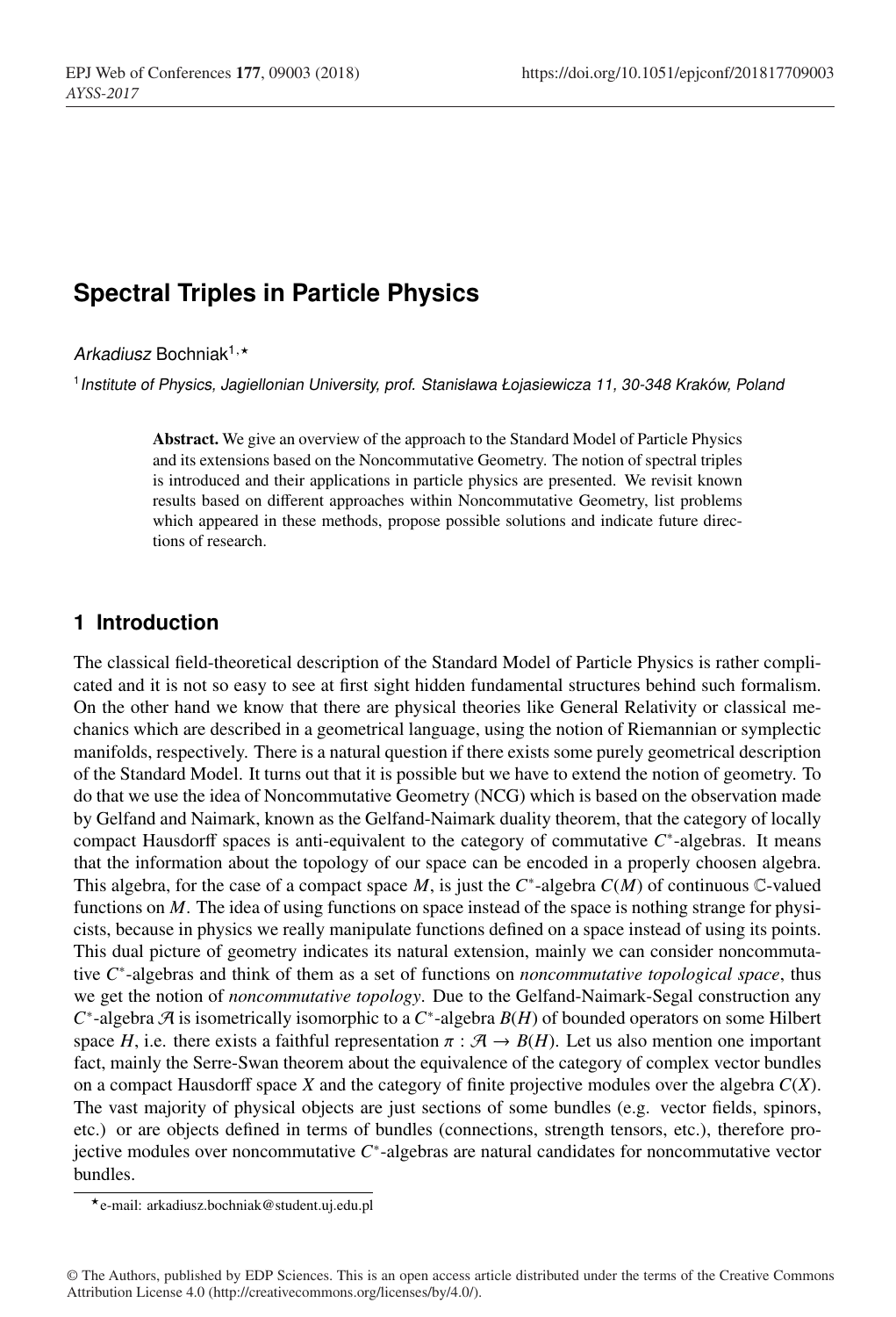Now, let us consider the *di*ff*erential part of the theory*. The knowledge of the topology is not enough to have the whole set of information about the *geometry*. Consider a Dirac operator on closed, oriented Riemannian manifold that admits spinors, i.e. the operator given in local coordinates by  $D\!\!\!\!/ \rho_M = i\gamma^\mu \left( \partial_\mu + \omega_\mu \right)$ , where  $\gamma^\mu$  are  $\gamma$ -matrices and  $\omega_\mu$  can be expressed by Levi-Civita connection lifted to act on spinor-valued functions. The Dirac operator determines the metric structure [4] and is the crucial ingredient in the construction of K-homology classes. The Dirac operator  $D<sub>M</sub>$  together with  $C^{\infty}(M)$  and a Hilbert space  $L^2(M, S)$  of square-integrable spinors form a canonical example of a spectral triple - an object which we will define precisely in the next section, where we will demonstrate how to apply such a concept in case of SM and explain how to search for its possible extensions.

### **2 Spectral triples and the Standard Model**

#### **2.1 Spectral triples**

From now on, the geometry will be understood as a *unital* spectral triple  $(A, H, D)$  defined as in [7], i.e. A is an unital involutive algebra (not necessary a *C*∗-algebra) representable as bounded operators on a separable Hilbert space  $H$ , and  $D$  is a selfadjoint operator on  $H$  with compact resolvent such that  $a \cdot \text{Dom}(\mathcal{D}) \subset \text{Dom}(\mathcal{D})$  and  $[\mathcal{D}, a]$  extends to a bounded operator on *H*, for all  $a \in \mathcal{A}$ . Moreover, we will always assume that our spectral triple is even and real, i.e. there exists grading operator  $\gamma \in End(H)$ ,  $\gamma^* = \gamma$ ,  $\gamma^2 = 1$  that commutes with all elements of the algebra and anticommutes with the Dirac operator, and there exists  $J \in \text{Isom}(H)$  that is antilinear and satisfies

$$
J^2 = \varepsilon 1, \ J\mathcal{D} = \varepsilon \mathcal{D}J, \ J\gamma = \varepsilon^{\prime\prime}\gamma J. \tag{1}
$$

with  $\varepsilon, \varepsilon', \varepsilon'' \in \{\pm 1\}$  dependent on the KO-dimension [8]. Moreover, there are two important conditions which have to be satisfied for all *a* and *b* :

- $0^{th}$  order condition :  $[a, JbJ^{-1}] = 0$ ,
- 1<sup>st</sup> order condition :  $[(\mathcal{D}, a], JbJ^{-1}] = 0.$

The canonical spectral triple  $(C^{\infty}(M), L^2(M, S), \mathcal{D}_M)$  which was previously mentioned is a natural example of this general concept. Another class are finite spectral triples, which can be classified [15] [18].

#### **2.2 The Standard Model**

Our goal is to use the notion of spectral triples to explore the structure of the Standard Model of Particle Physics. To do that observe that the gauge group  $U(1) \times SU(2) \times SU(3)$  describes (up to extra  $U(1)$  term) the unitary elements of the following finite-dimensional algebra

$$
\mathcal{A}_{sm} = \mathbb{C} \oplus \mathbb{H} \oplus M_3(\mathbb{C}),\tag{2}
$$

where  $\mathbb H$  is the algebra of quaternions. Therefore  $\mathcal{A}_{sm}$  is a natural choice for the first ingredient of a spectral triple. The choice of a Hilbert space is dictated by the number of particles we have in the Standard Model. Simple counting [10] implies the dimensionality equal 96. Taking into account chiralities of particles and existance of antiparticles the Hilbert space can presented as a direct sum

$$
H_{sm} = H_L \oplus H_R \oplus H_L^c \oplus H_R^c. \tag{3}
$$

Therefore, the Dirac operator must be a  $96 \times 96$ -matrix that has to satisfy required conditions. Moreover, we also define the grading operator  $\gamma$  to be just the usual chirality operator and the real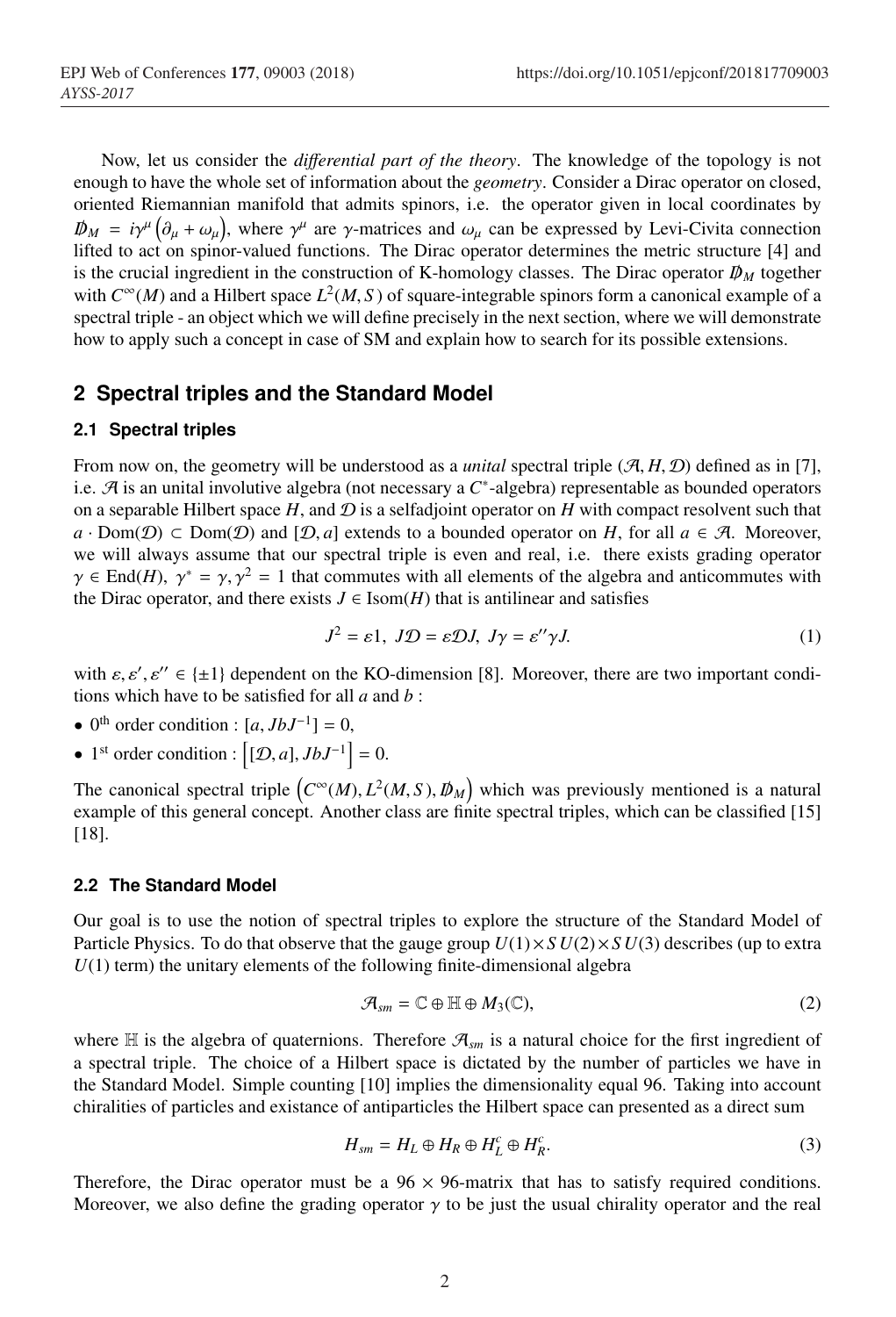structure *J* which acts interchanging particle and antiparticle sectors and taking complex conjugation. The existence of mentioned compatibility conditions implies that the Dirac operator has a lot of zeros in its entries. The nonzero values are related to the Yukawa couplings, Majorana masses of neutrinos, CKM and PMNS mixing matrices [10].

To get some *numbers* from this construction, which can be experimentally tested, we consider almost-commutative spectral triples with an algebra  $C^{\infty}(M) \otimes \mathcal{A}_{sm}$ , where *M* plays a role of a background for our theory of particles. The Hilbert space is the tensor product of Hilbert spaces we had on each part. Similarly, as tensor products, we construct grading  $\Gamma$  and the real structure on the product spectral triple. Note that the form of the last one follows from the values of KO-dimensions [8]. The Dirac operator is defined by

$$
\mathcal{D} = \mathcal{D}_M \otimes 1 + \gamma_5 \otimes \mathcal{D}_{sm},\tag{4}
$$

where  $D_M$  is the usual Dirac operator on spin manifold M,  $D_{\text{sym}}$  is the Dirac operator we had in the spectral triple for the Standard Model and  $\gamma_5$  is the usual grading on *M*.

For a given spectral triple we have the space of 1-forms

$$
\Omega_{\mathcal{D}}^1(\mathcal{A}) = \left\{ \sum_k a_k \left[ \mathcal{D}, b_k \right], \ a_k, b_k \in \mathcal{A} \right\}
$$
 (5)

and we can use them to construct *fluctuations* of the Dirac operator by taking

$$
\mathcal{D}_A = \mathcal{D} + A + JAJ^{-1}.\tag{6}
$$

To obtain some physical quantities we use *the spectral action*

$$
S = \frac{1}{2} \langle J\xi, \mathcal{D}_A \xi \rangle + \text{Tr} f\left(\frac{\mathcal{D}_A}{\Lambda}\right),\tag{7}
$$

where  $\xi \in \frac{1}{2}(1 + \gamma_5 \otimes \gamma)H$ , *f* is a smooth approximation of the characteristic function of the interval [0, 1] and  $\overline{\Lambda}$  is a cutt-off parameter. Using heat kernel expansion [2] we can calculate the second part in powers of  $\Lambda^{-1}$ . After collecting terms in first order we get the bosonic part of action of the Standard Model on the curved background given by a manifold *M*, i.e. with Hilbert-Einstein terms but also with a coupling of Higgs field to the Ricci scalar. This approach gives us an effective Lagrangian at some energy scale Λ, on which all gauge coupling constants are equal. Assuming so-called Big Desert Hypothesis and using the standard tools of renormalization group we can explore the behaviour of running coupling constants and β-functions. This allows us to get values of these parameters at lower scales. Moreover, in the input we had only parameters of fermions and the bosonic fields appear from the inner fluctuations, therefore we can express the bosonic parameters in terms of fermionic one, for example we can calculate the mass of Higgs boson and the value we obtained is ∼ 170GeV [2] which is near the experimental one (∼ 126GeV), but different. Possible explanations of the source of this difference and another problems in the Standard Model will be discussed in the next section. Let us emphasize here that the NCG reveals the origin of the spontaneous symmetry breaking in the Standard Model.

#### **2.3 Problems**

There are few problems related to the previously mentioned results. First of all, the difference in the Higgs mass suggest that we are on the right way to explain the structure of the Standard Model on the fundamental, purely geometrical level, but still something has to be improved. Moreover,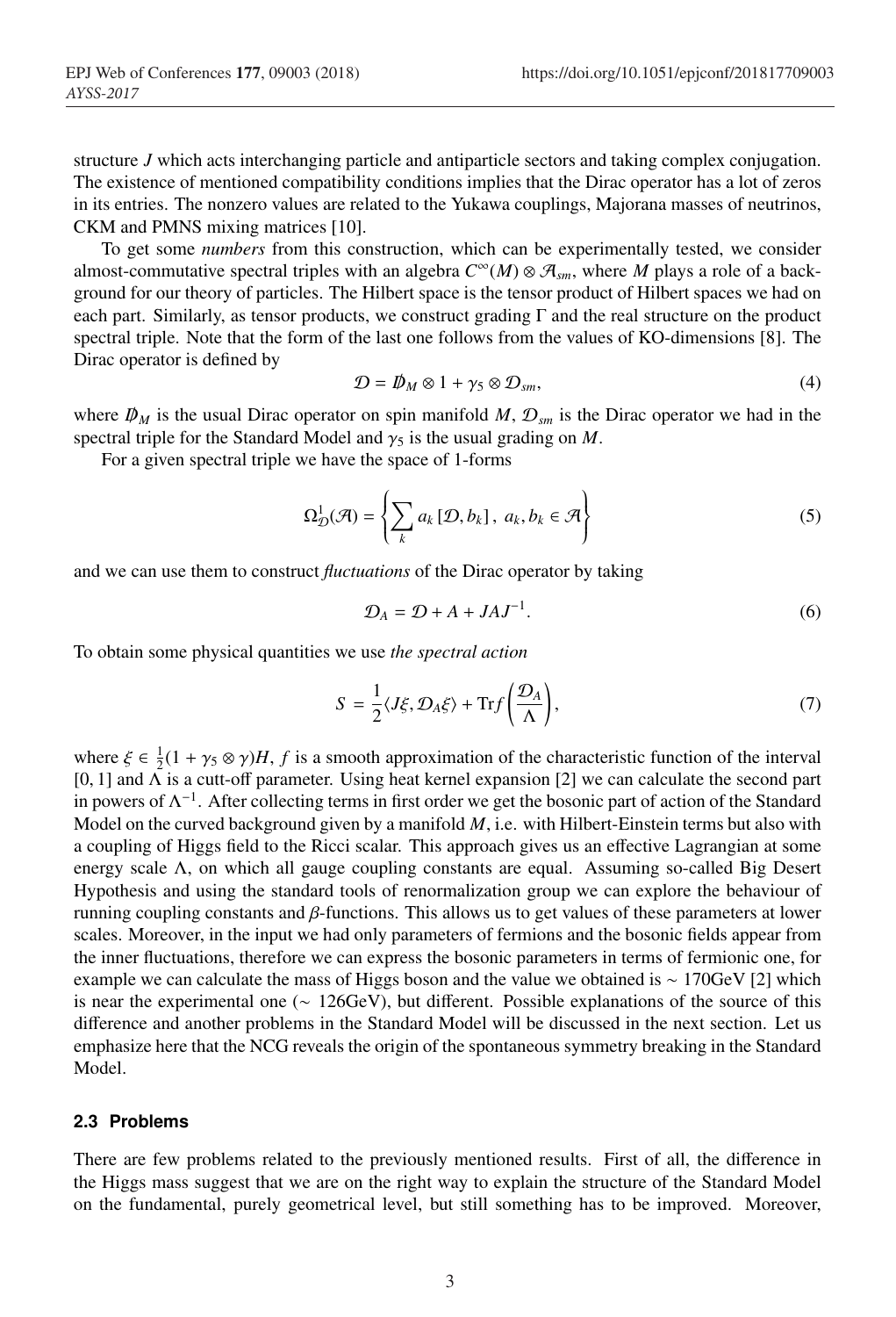the low value of the Higgs mass is related to another problem of the instability of the electroweak vacuum known as *Higgs vacuum problem*. Another important issue is the question if the assumption of *the Big Desert* is adequate. From the most actual data we know that the extrapolated values of gauge couplings do not meet at exactly one point, but they rather form a triangle, so the predicted property of SM following from NCG is only approximately satisfied. Additional problems are related to the presence of right-handed neutrinos in the model, which Majorana mass terms can cure some of the previous problems, but we encounter the issue of see-saw mechanism, the same problem as in the *classical* approach to the SM. Another problems arise from considerations of Majorana-type particles. There are also some other questions related to the choice of specific mathematical structures what we will briefly discuss in the next section.

### **3 Extensions of the Standard Model**

Problems mentioned in the previous section suggest not only that something has to be improved, but also indirectly indicate the way how to do it [9]. The problem of the difference in Higgs mass can be cured by adding additional fermions to the theory. The vacuum instability can be repaired by the introduction of a new  $\sigma$ -field, which was done many years ago in the particle physics in the context of Weinberg-Salam theory. One possibility to incorporate such a field in NCG approach is to change by hand the Yukawa coupling related to right handed neutrino Majorana mass  $y_R$  into a field  $y_R\sigma(x)$ . As a result we cure the instability and additionally get the proper value of Higgs mass, but in NCG scalar fields should be produced from fluctuations of Dirac operator, so we have to take another spectral triple or relax some of the axioms to get the  $\sigma$ -field in purely geometric way. If we fix all ingredients of the spectral triple unless an algebra, then the more general form of the last constituent is [10],[9]

$$
M_a(\mathbb{H}) \oplus M_{2a}(\mathbb{C}), \text{ where } a \in \mathbb{N}.
$$
 (8)

The existence of the grading implies that  $a \geq 2$ . For the smallest possible case, i.e.  $a = 2$ , one can proof [10] that requiring commutation relation between the grading and the algebra the last one is reduced to

$$
\mathbb{H}_L \oplus \mathbb{H}_R \oplus M_4(\mathbb{C}). \tag{9}
$$

If, in addition, we require the 1<sup>st</sup>-order condition then we get the algebra  $\mathcal{A}_{sm}$  of the Standard Model. Therefore, the Standard Model is just the smallest possible noncommutative manifold. One can consider the exact form of the representation of this algebra on Hilbert space *Hsm* and try to find possible generalizations or extension of the SM. If we want to save number of fermions in our theory and do not relax any condition of spectral triple, then the only possibility, due to dimensionality argument, is to introduce mixing of spinorial and gauge indices and take larger algebra  $M_2(\mathbb{H}) \oplus M_4(\mathbb{C})$  - this choice is called *Grand Symmetry model* [10]. Repeating all steps done in case of the SM one can get  $\sigma$ -field which follows from fluctuations of Dirac operator in a similar way as the Higgs field [11]. Moreover, in that approach we can go back into the Standard Model by imposing additional condition, but this last symmetry breaking is not given by a dynamical mechanism [9]. Nevertheless, the idea of mixing spinorial and gauge indices is important one for study possible extensions of SM. The problem of symmetry breaking from Grand Symmetry into the SM can be solved by using twisted version of Dirac operator as was proposed in [12]. Nowadays, we have more general notion of twisted spectral triples, which can be use as an alternative approach to study particle physic models by the consideration of so-called Twisted Standard Model [16]. Moreover, from the general considerations we know that in the NCG approach there is no room for  $SU(5)$  or  $SO(10)$  GUTs and we have some kind of *no-go theorem* for supersymmetry at least in the case of MSSM [1]. We can also ask if our axioms of noncommutative manifolds are adequate. We can, for example, relax 1st-order condition,